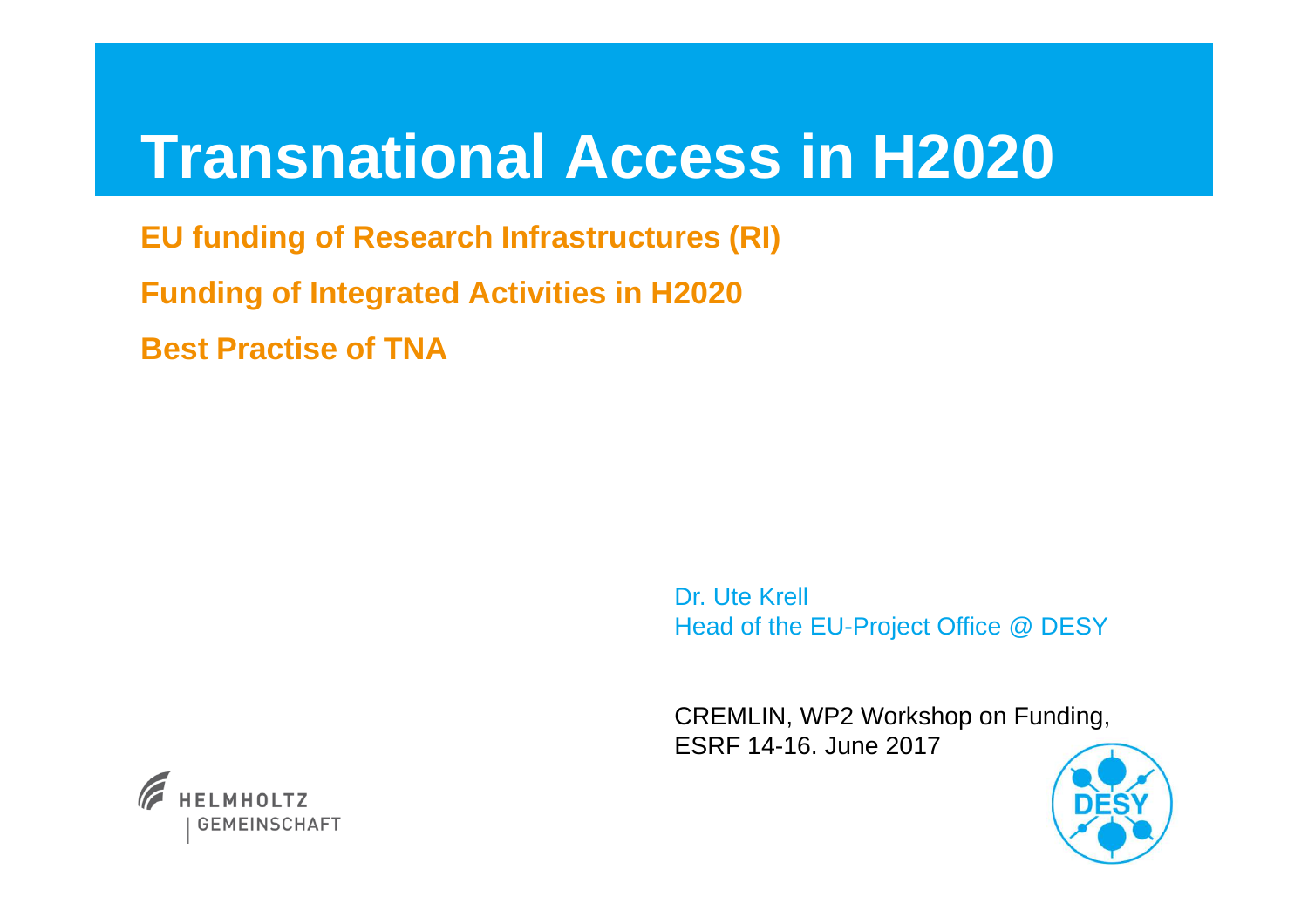### **European Funding of Research Infrastructures**

European Funding to operating national RIs for opening to international user free of charge via Transnational Access (TNA)

# > since FP2 (1986)

individual RI for TNA and R&D projects

# > since FP6 (2002)

via an **Integrated Activities** (I3) as an consortium of RIs by: Networking TNA Joint Research Activities (JRA)

via Design studies and Policy Support Actions

# > since FP7 (2007)

top down topics for I3s

additional **ESFRI projects**

e-infrastructures



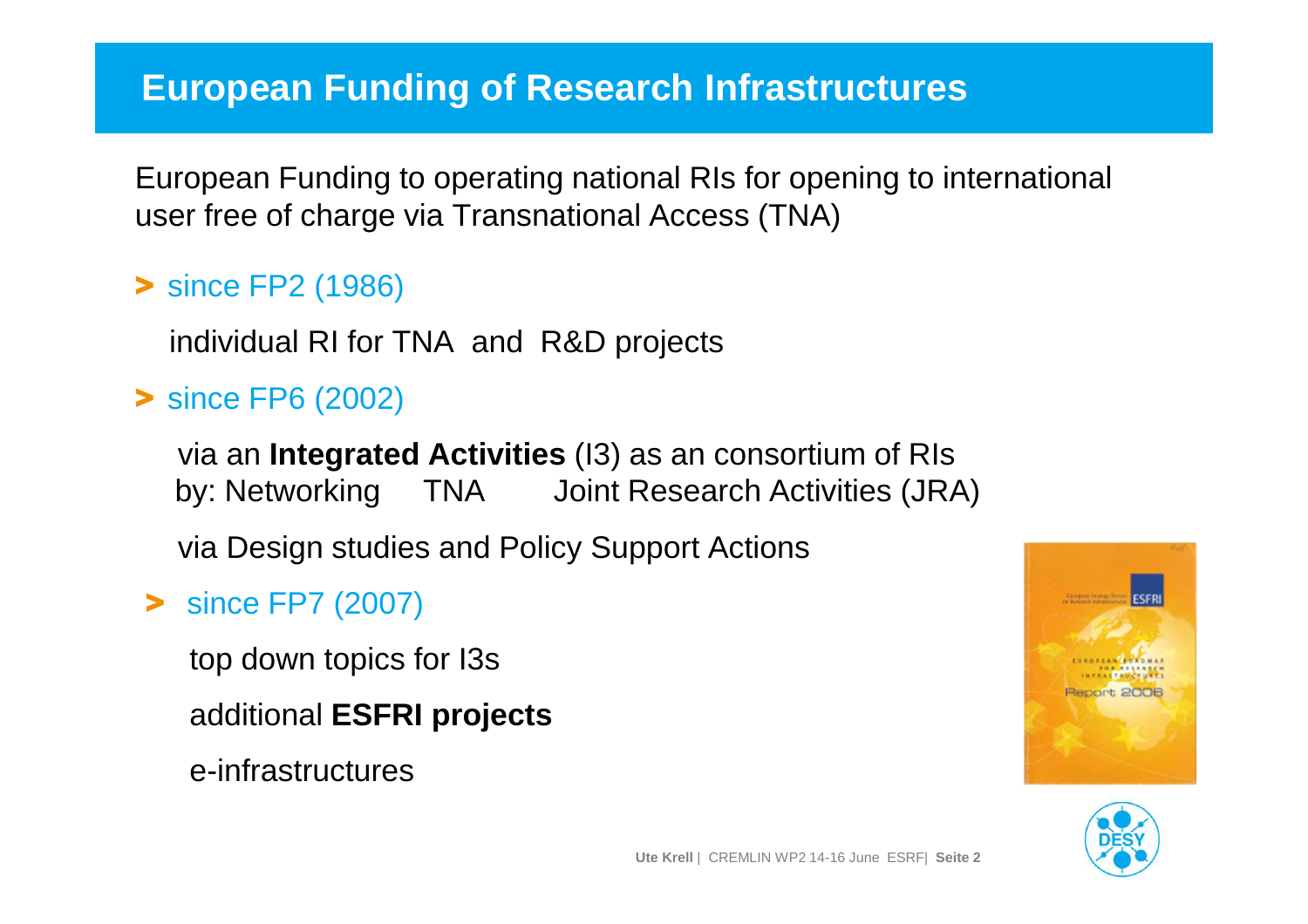### **EU requirements for funding TNA in H2020**

# > **Users not coming from the country where the RI is located**

exception: International RI & remote/virtual access

since 2016: users from third countries (also from Russia) up to 20%

# > **EU finances via TNA**:

- $\Box$ User visit (travel costs)
- Service costs only linked to usage by user otherwise => networking act.
- **Operation costs of the RI in proportion to the usage by user (e.g. per** beamtime), without investment costs

# > **Selection of users:**

- $\overline{\phantom{a}}$ based on scientific excellence
- $\overline{\phantom{a}}$ by an international selection panel

**Guideline: Charter of Access**

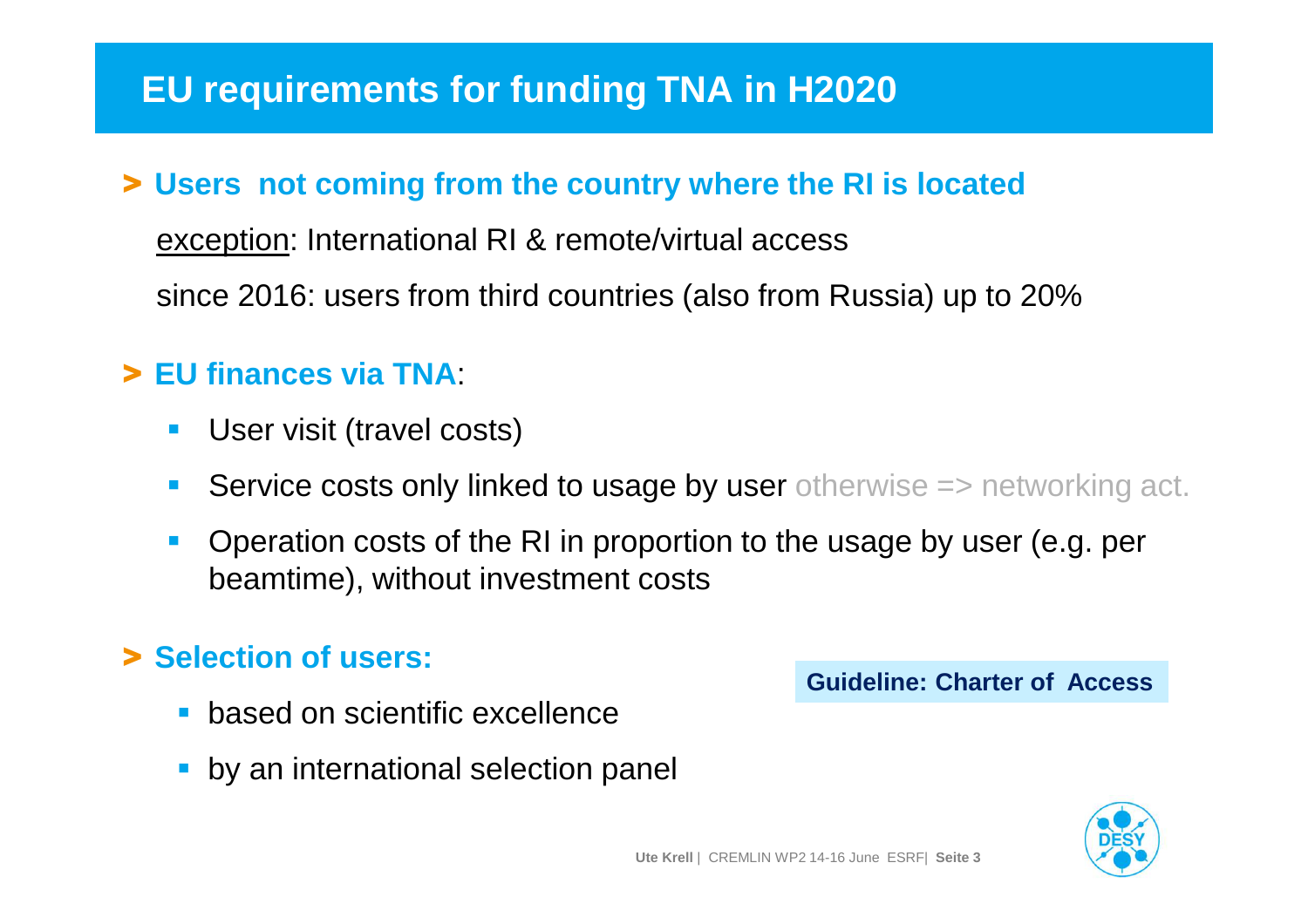### **Nanoscience Foundaries & Fine Analysis**





Access to conduct nanoscale research:

- •Lithography & Patterning
- $\bullet$ Growth & Synthesis
- Theory & Simulation•
- •Characterisation

#### **for academia & industry**

10 Partners are nano-foundries that are co-located with Synchrotrons

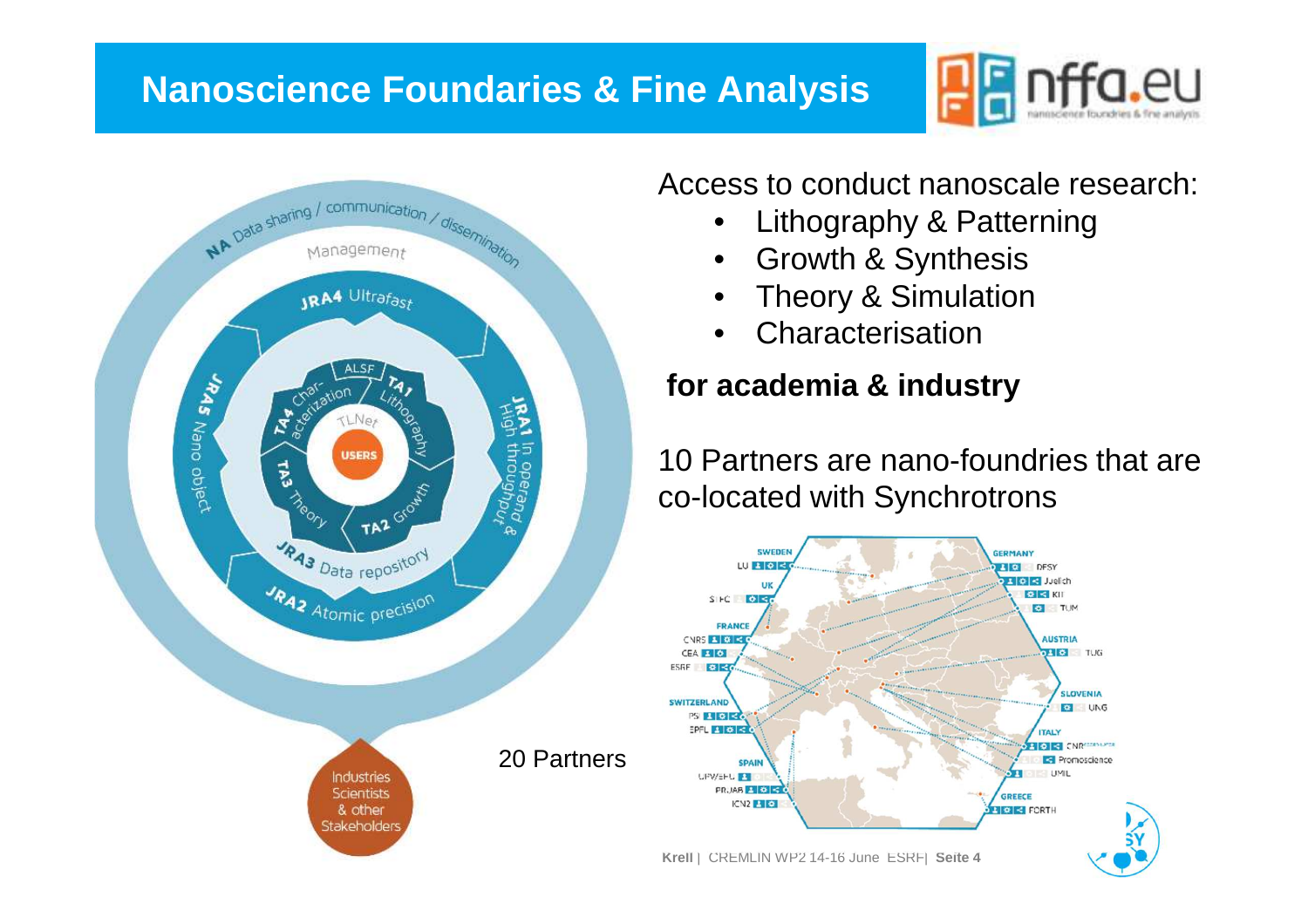#### **CALIPSOplus: Transnational Access**



**82,500 hours of access free of charge to14 synchrotrons and 8 free electron lasersfor academia & industry**

**Budget limitation** $\Rightarrow$  asked for 5-50% of<br>operation cost, only operation cost only



Ranking of Travel Support beside scientific excellence:

- •Users without national light source
- •Users from EU - 13 countries
- •New users
- User groups lead female PIs•
- •PhD students



**Many facilities providetravel support for all non national user**using the EU operationcost money

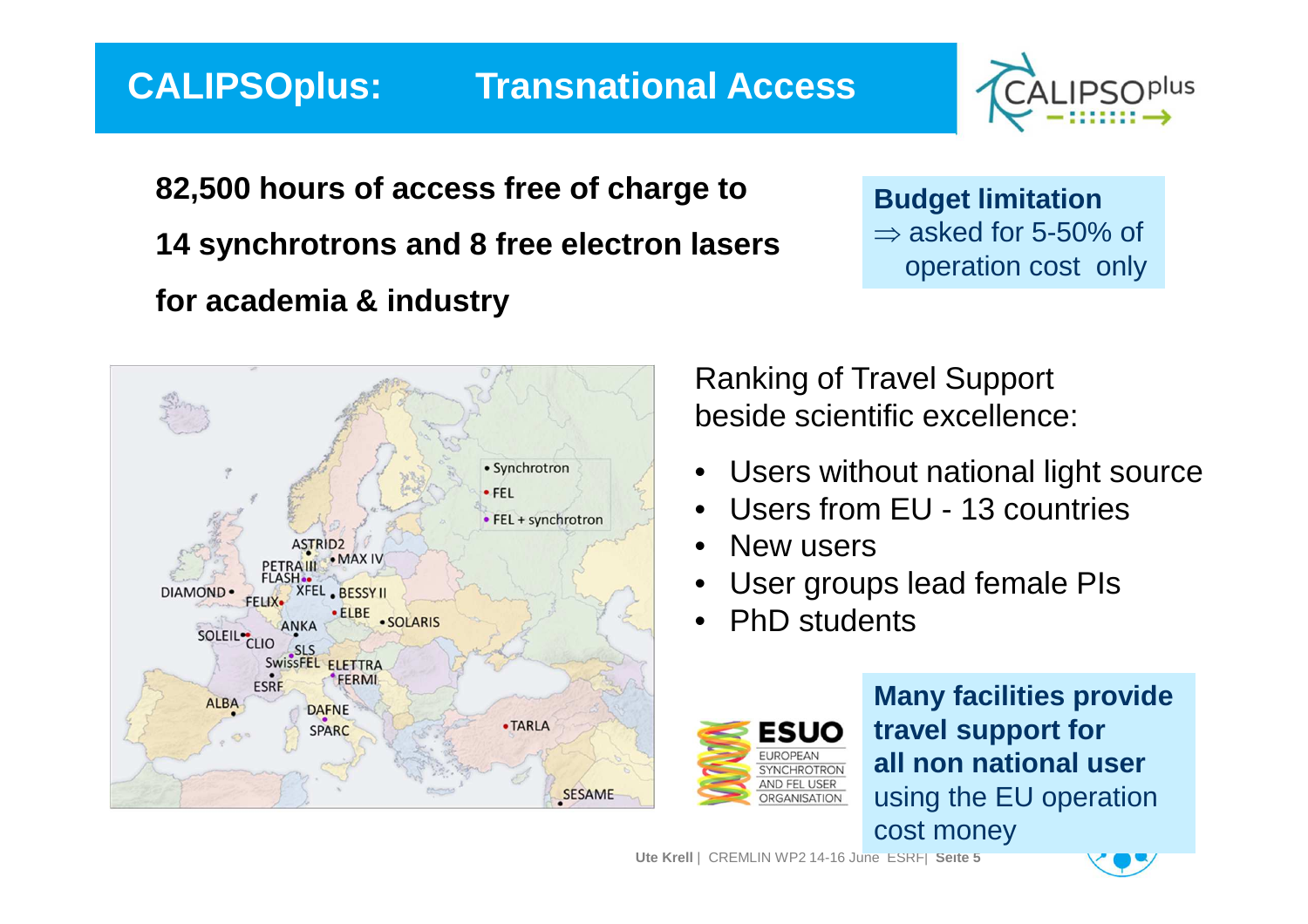# **CALIPSOplus: NA & JRA and Existing Initiatives**



**NA1: User Tools for Access & Data Manag.**



**NA2: Dissemination & Training**



**NA3: European Light Sources f. Industr. Innov.**

**NA4: Sustainability**

**LEAPS**

**European User Office Meeting23.-24. October 2017, Lund**

**JRA1: Metrology On One-Nanometre-Precise Optics**



**JRA2: Demonstrator of <sup>a</sup> Remote Data Analysis as <sup>a</sup> Service**



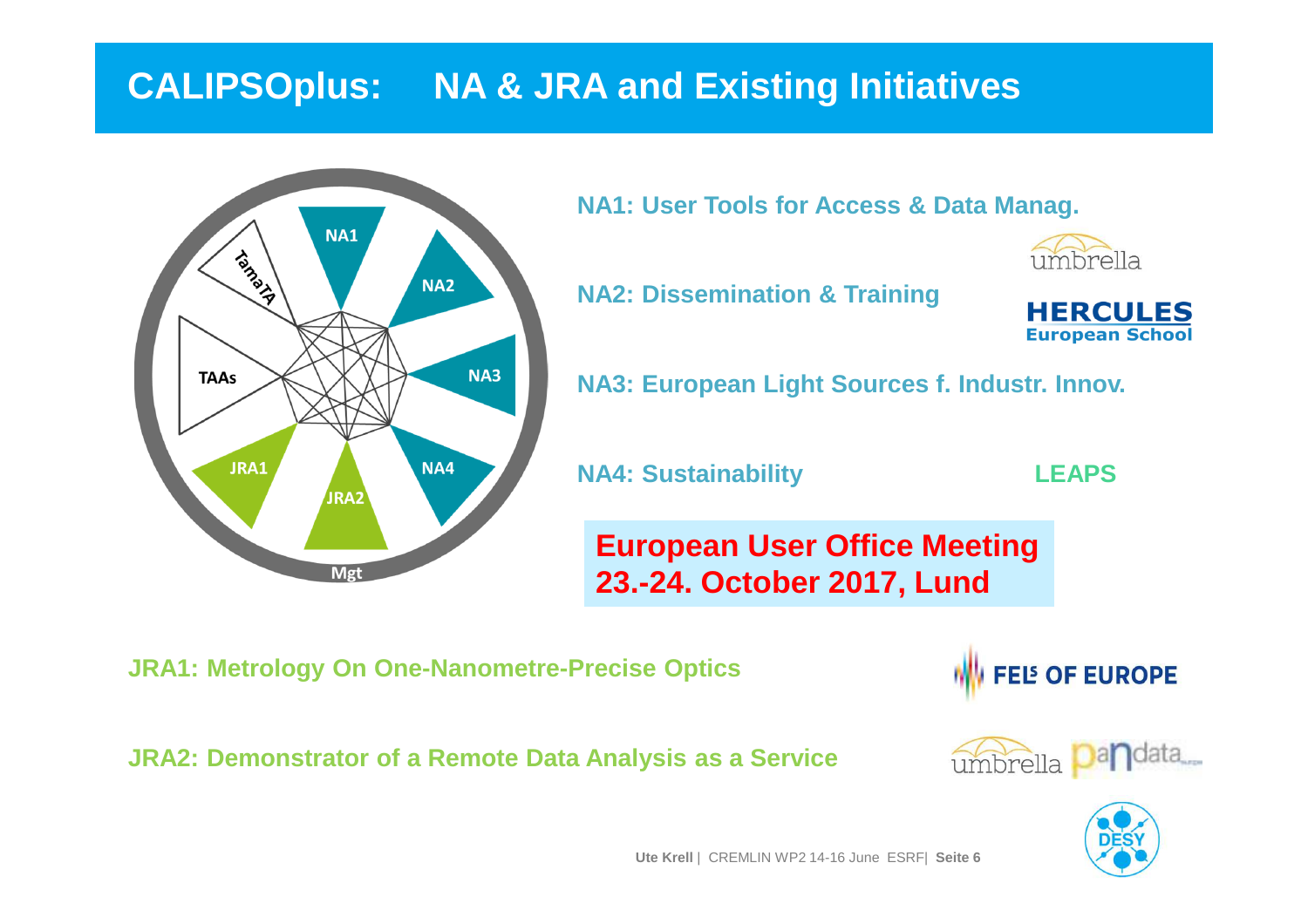### **Advanced Infrastructures for Detectors at Accelerators**

2020  $\boldsymbol{\Delta}$ 

- > 38 Partners from the European HEP community
- > Access for about 900 users to 10 facilities for
	- **Beam test**
	- **Irradiation test**
	- **Detector characterisation**
	- for academia only
- >Partly no operation cost requested for

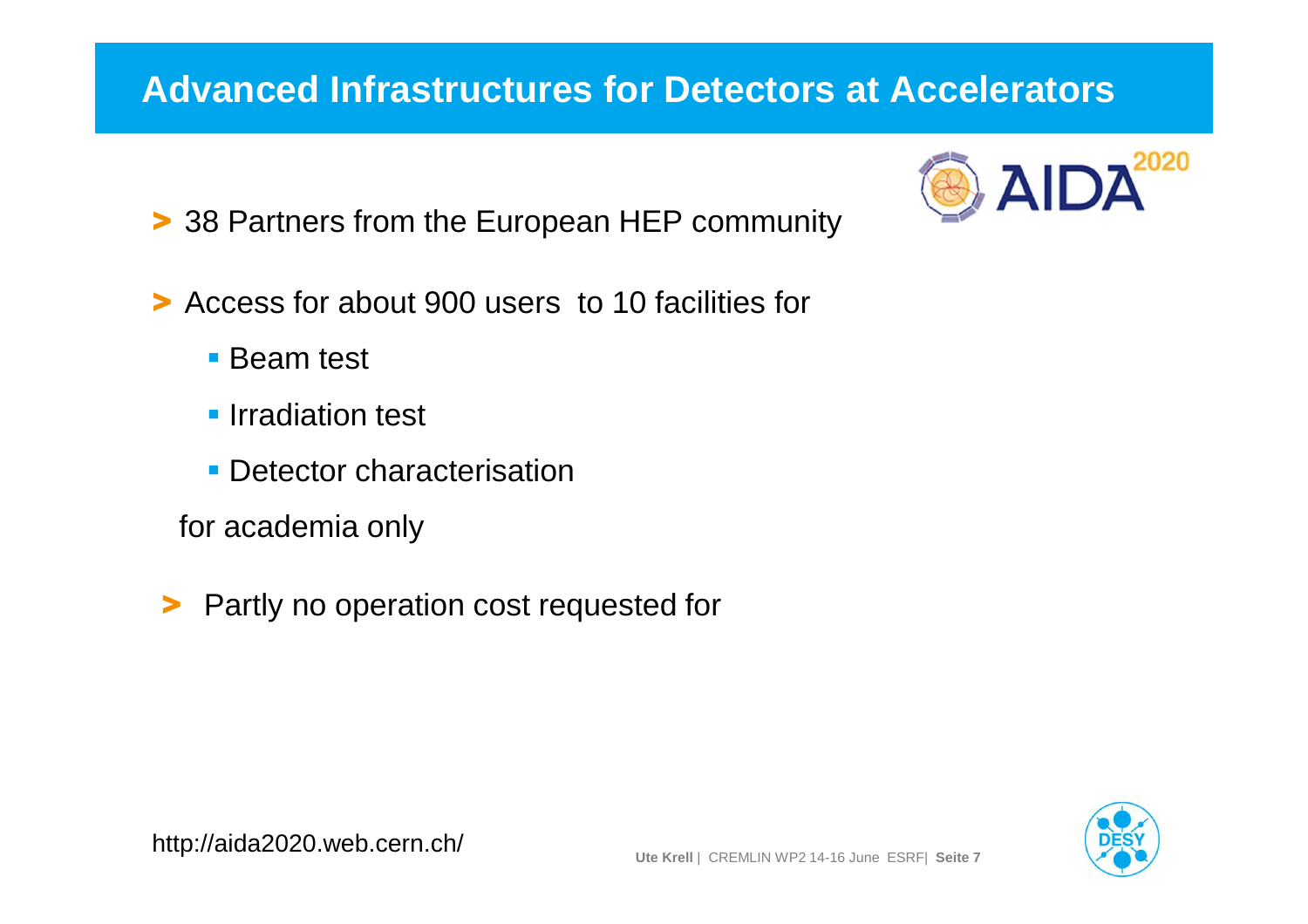### **Best Practice: User selection / Access allocation**

#### **Pre Access**

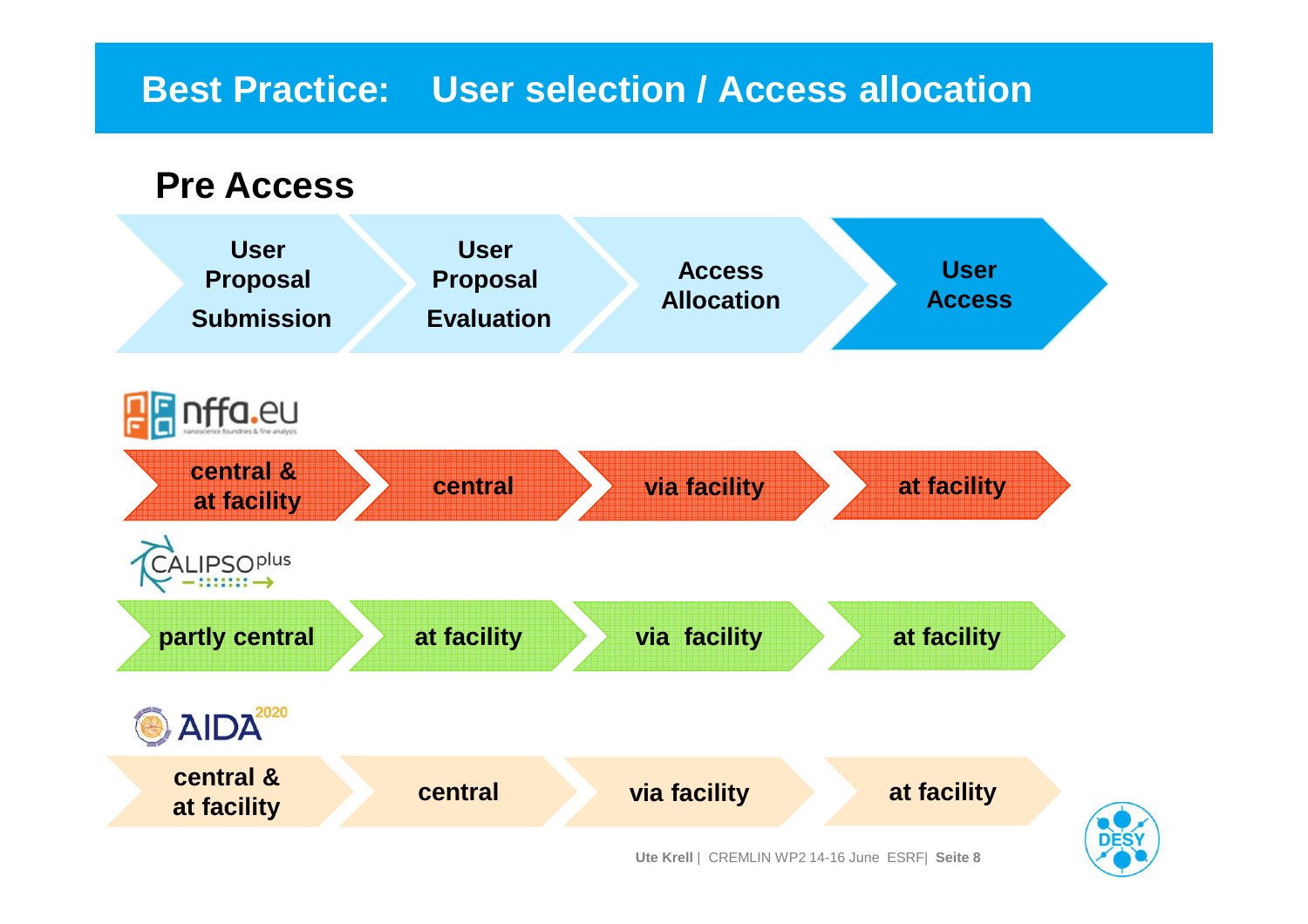#### **Trans National Access Process**

#### **Pre Access**



### **After Access - User level**

| <b>User</b><br><b>Confirmation</b> | <b>Travel</b>                            | <b>Public</b>                   | <b>Publication</b> |
|------------------------------------|------------------------------------------|---------------------------------|--------------------|
| of Access                          | <b>Reimbursement</b><br><b>Statement</b> | <b>Summary</b><br><b>Report</b> |                    |

### **After Access - Facility level**

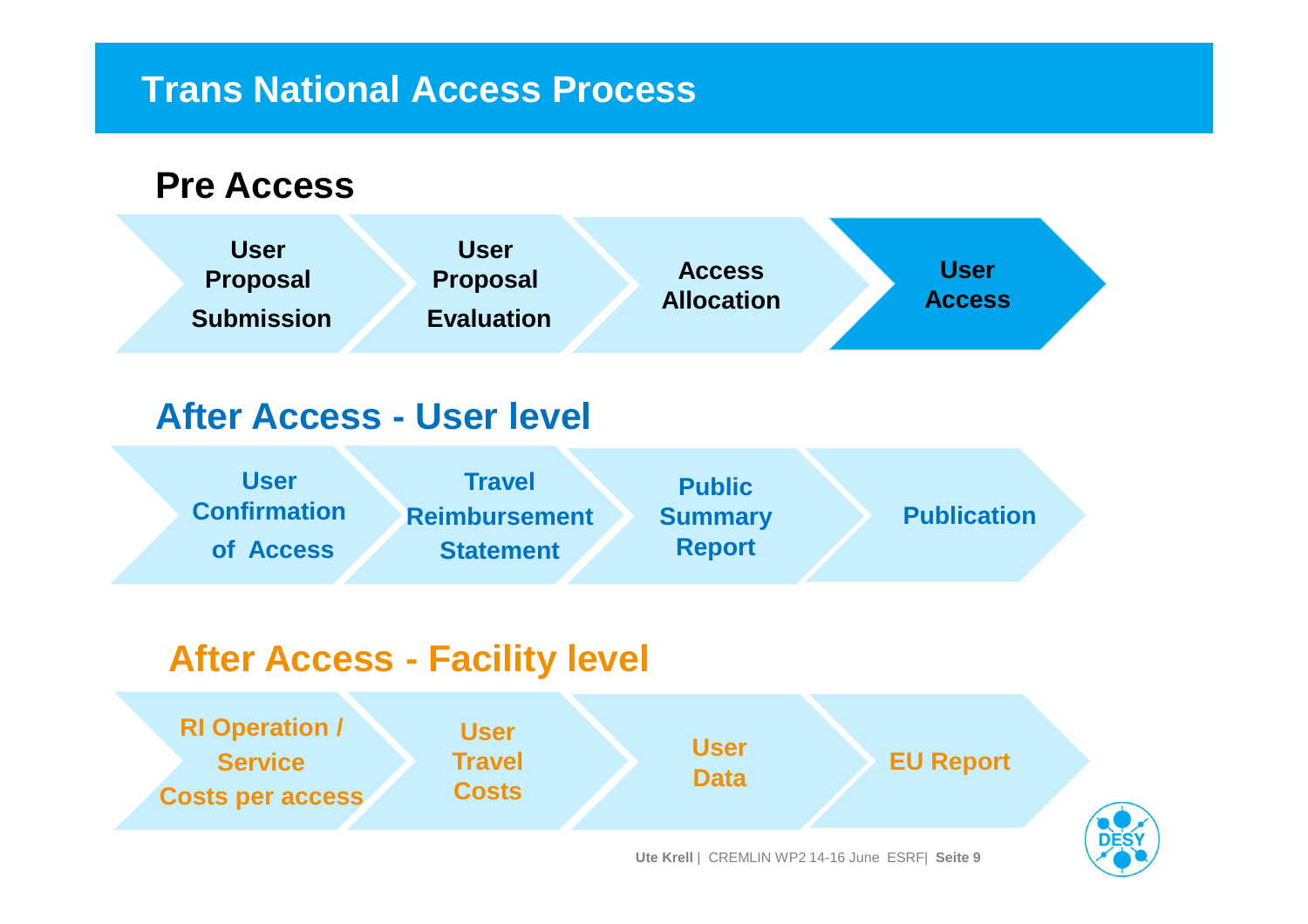#### **Best Practice: User level**

#### **After Access - User level**



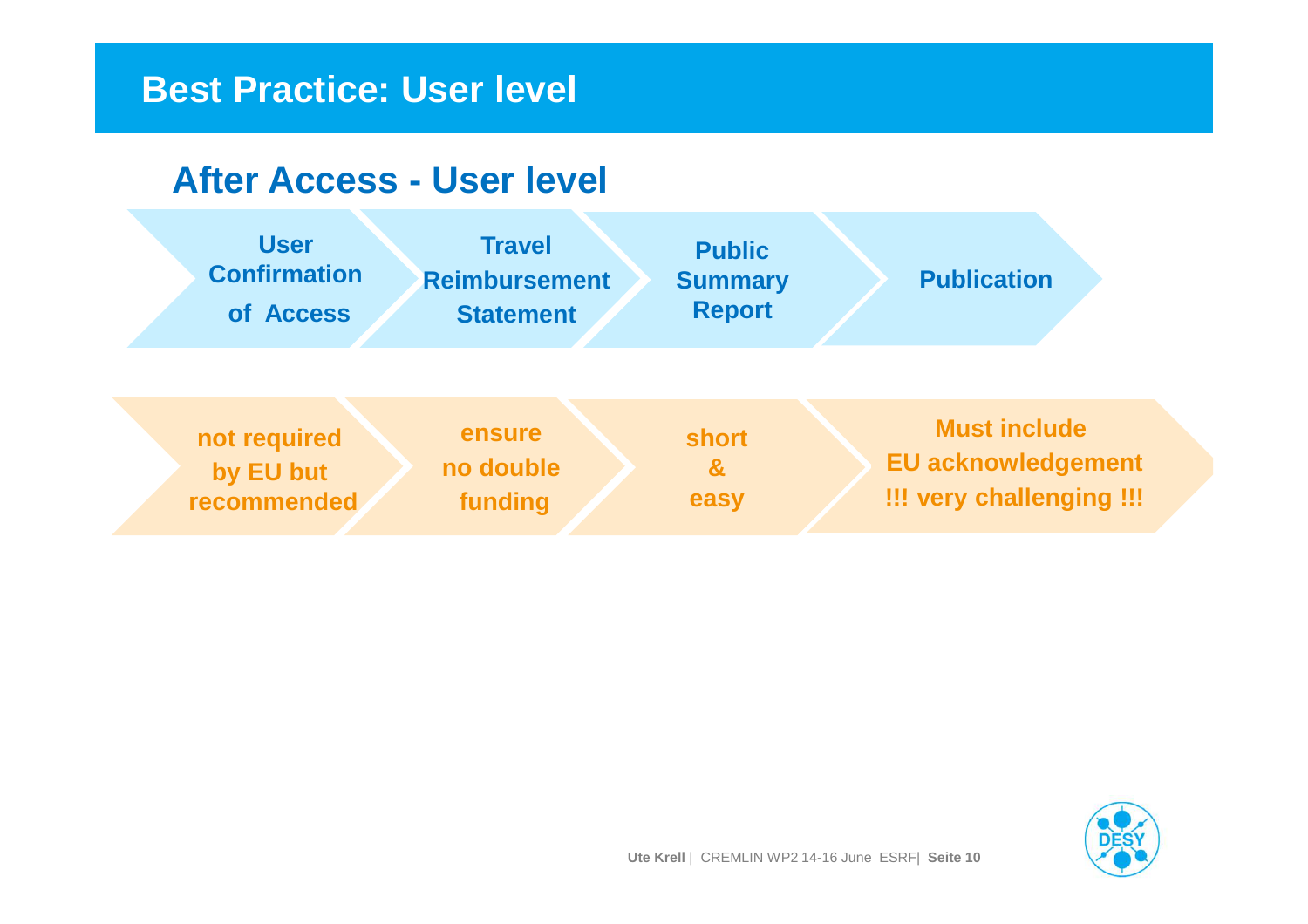#### **Best Practice: TNA reimbursement**

#### **After Access – Facility level**



![](_page_10_Picture_3.jpeg)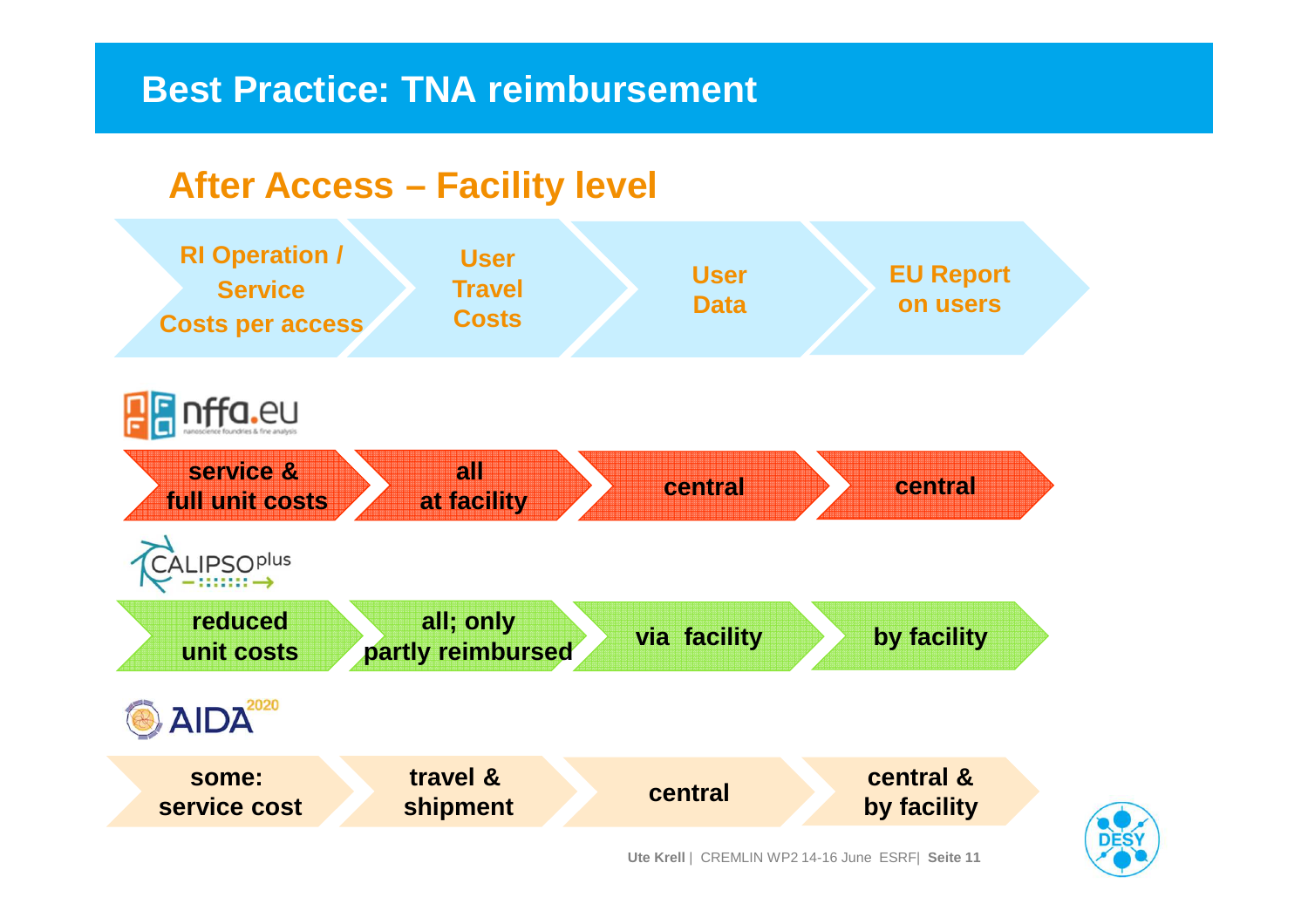# **Integrated Activities 10 M€**

![](_page_11_Figure_1.jpeg)

**Ute Krell** | CREMLIN WP2 14-16 June ESRF| **Seite <sup>12</sup>**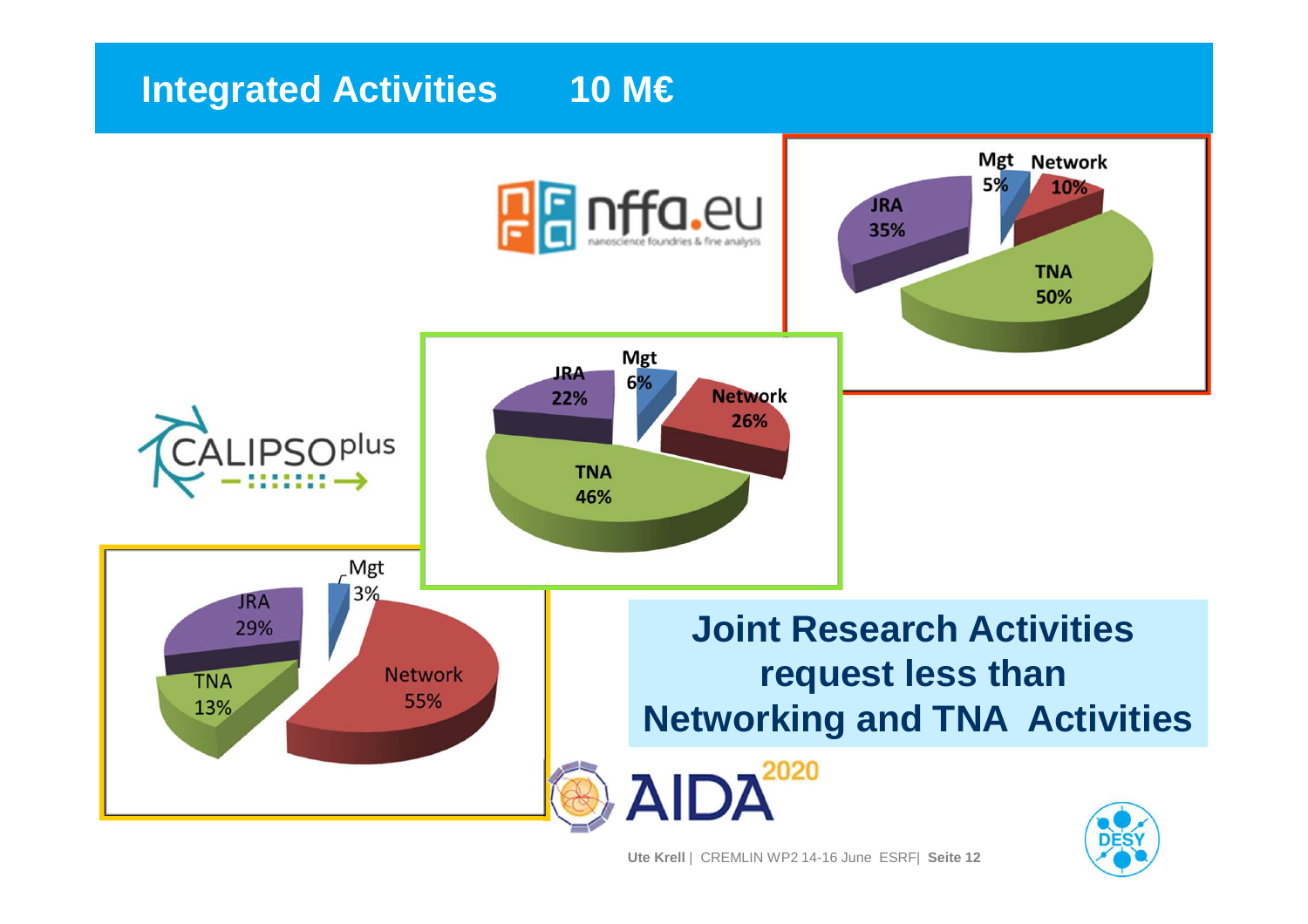# **RI EU Funding in the Future (FP9)**

> In H2020 two further calls for I3s

# > **FP9:**

no funding of I3s for very advanced communitiesWhy ? too less innovation coming from I3s How ???

# **Research Infrastructures need to have own programmewith double budget (5 Bill. €)\* in FP9**

as more and more RIs exist & are under construction in Europe

\* like ERC with H2020 budget of 13.6 Bill  $\in$ 

![](_page_12_Picture_7.jpeg)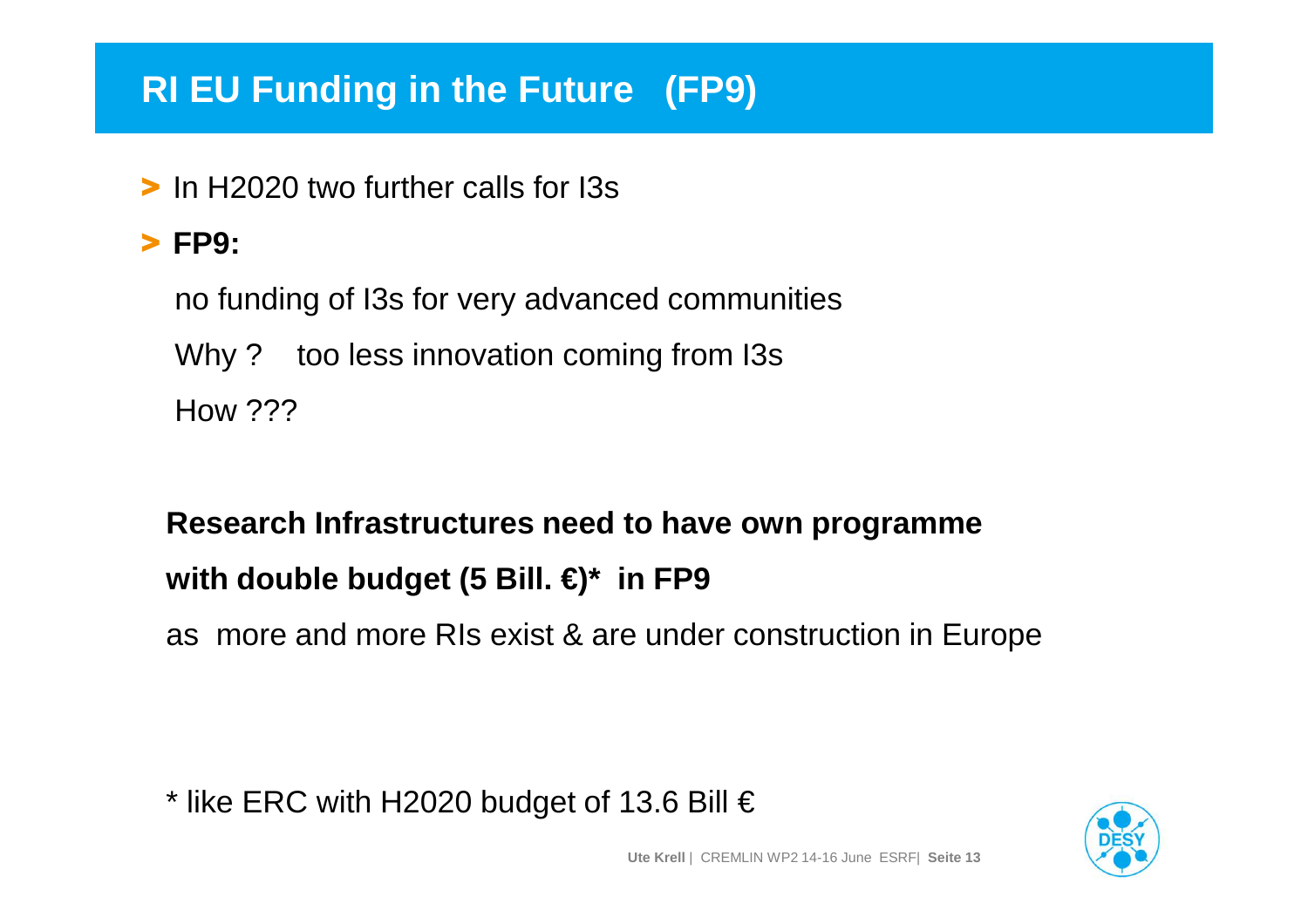# The European Union connects the future

![](_page_13_Picture_1.jpeg)

![](_page_13_Picture_2.jpeg)

# Thank youfor your attention

![](_page_13_Picture_4.jpeg)

**Ute Krell** | CREMLIN WP2 14-16 June ESRF| **Seite <sup>14</sup>**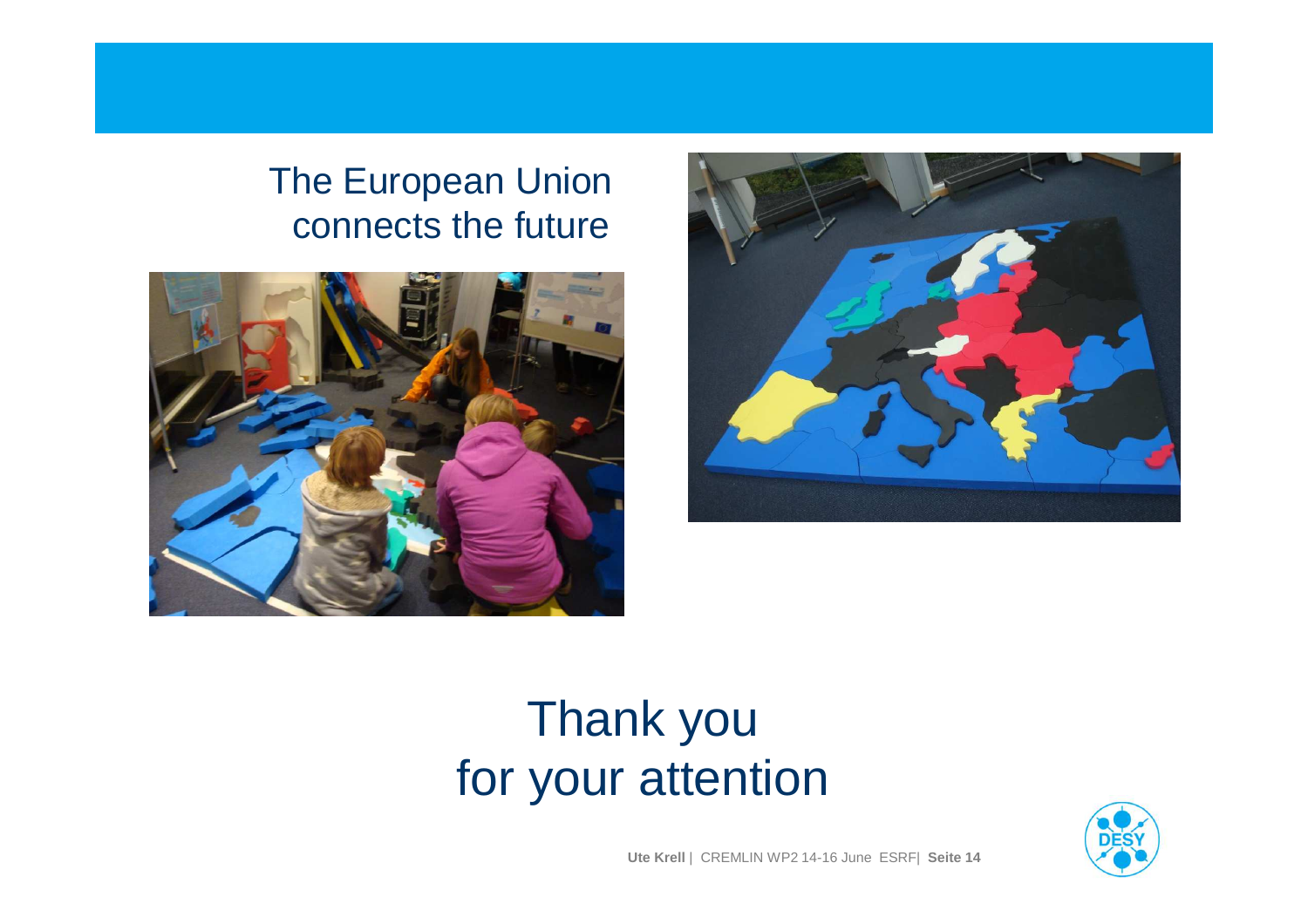### **Audits**

- > Electricity only for facility and per calender year
- > Beamtime= confirmation by Users

|                          |                                                                                |          | <b>Confirmation of Beamtime</b> | at HASYLAB |                             |                                  | Please send together with the<br>"Travel Expense Statement" to:<br>EU-Project Office at<br>HASYLAB, Notkestr. 85.<br>D-22603 Hamburg |
|--------------------------|--------------------------------------------------------------------------------|----------|---------------------------------|------------|-----------------------------|----------------------------------|--------------------------------------------------------------------------------------------------------------------------------------|
| Project Leader:          |                                                                                |          |                                 |            | <b>HASYLAB-Project No.:</b> |                                  |                                                                                                                                      |
| Institution/Company:     |                                                                                |          |                                 |            |                             |                                  | Country:                                                                                                                             |
| E-mail:                  |                                                                                |          |                                 |            |                             |                                  |                                                                                                                                      |
| Allocated Beamtime from: |                                                                                |          | to:                             | 20         |                             | Allocated Beamline:              |                                                                                                                                      |
|                          | <b>Name of Experimentalist</b>                                                 |          | <b>Beamtime</b>                 |            |                             |                                  | <b>Experimentalist</b><br>Signature                                                                                                  |
|                          |                                                                                | Beamline | <b>Start</b><br>Date            | Time       | End<br>Date                 | Time                             |                                                                                                                                      |
|                          |                                                                                |          |                                 |            |                             |                                  |                                                                                                                                      |
|                          |                                                                                |          |                                 |            |                             |                                  |                                                                                                                                      |
|                          |                                                                                |          |                                 |            |                             |                                  |                                                                                                                                      |
|                          |                                                                                |          |                                 |            |                             |                                  |                                                                                                                                      |
|                          |                                                                                |          |                                 |            |                             |                                  |                                                                                                                                      |
|                          |                                                                                |          |                                 |            |                             |                                  |                                                                                                                                      |
|                          |                                                                                |          |                                 |            |                             |                                  |                                                                                                                                      |
| Date:                    | The above data are confirmed as correct.                                       |          |                                 |            |                             | Signature of the project leader: |                                                                                                                                      |
|                          |                                                                                |          |                                 |            |                             |                                  |                                                                                                                                      |
| <b>HASYLAB</b>           | The above data are confirmed as correct.<br>Date:<br><b>HASYLAB Signature:</b> |          |                                 |            |                             | Station days                     |                                                                                                                                      |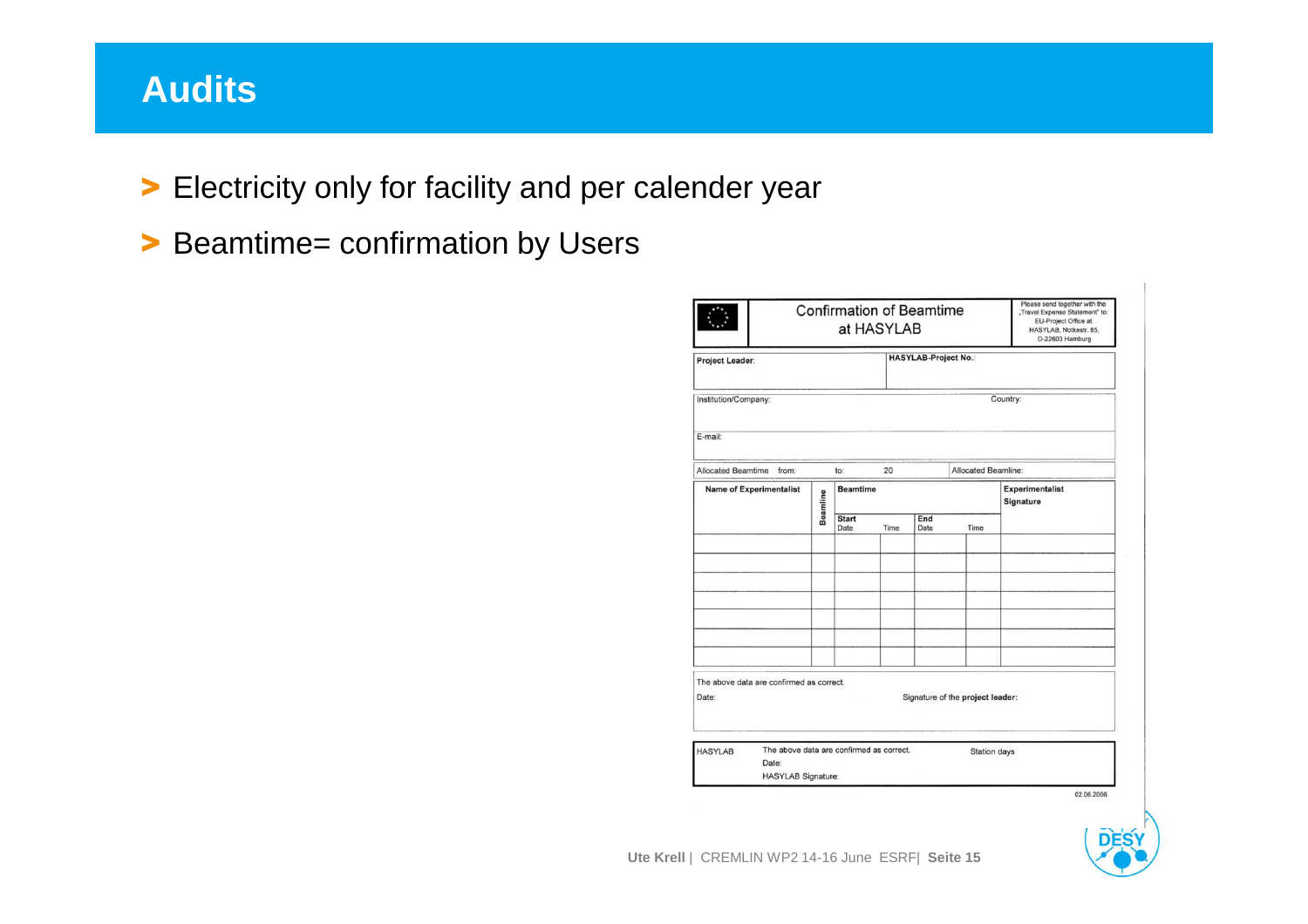### **H2020 TNA: Unit Cost**

> Average of running costs based on last **two closed financial years**

auditable (no estimates) !

- > for operation of facility only
	- ! Electricity => measurements
	- Personnel  $\Rightarrow$  no R&D
- > Subcontracts: electricity, maintanance etc.
- > no investments or their depreciation, no travel of users
- > 100 % beamtime, incl. internal use

|                                                                                                      | Participant        | <b>Organisation</b>                          |                                                                                                                                                                                            | Short name of                    |                |                                |
|------------------------------------------------------------------------------------------------------|--------------------|----------------------------------------------|--------------------------------------------------------------------------------------------------------------------------------------------------------------------------------------------|----------------------------------|----------------|--------------------------------|
| number                                                                                               |                    | short name                                   |                                                                                                                                                                                            | <b>Infrastructure</b>            |                |                                |
| <b>Installation</b>                                                                                  |                    | <b>Short name</b>                            |                                                                                                                                                                                            |                                  |                |                                |
| number                                                                                               |                    | of Installation                              |                                                                                                                                                                                            | Unit of access <sup>1</sup> hour |                |                                |
| Calculation of the Unit Cost (UC) for Trans-national Access[1]                                       |                    |                                              |                                                                                                                                                                                            |                                  |                |                                |
| <b>Reference period</b>                                                                              |                    |                                              | from:                                                                                                                                                                                      |                                  | to:            |                                |
|                                                                                                      |                    |                                              | Describe the direct eligible costs <sup>[2]</sup> for providing access to the installation over the                                                                                        |                                  |                |                                |
|                                                                                                      |                    |                                              |                                                                                                                                                                                            |                                  |                |                                |
|                                                                                                      |                    |                                              | reference period (usually the last two closed financial years <sup>[3]</sup> preceding the current<br>one). All contributions to capital investments of the installation are not eligible. |                                  |                | Eligible<br>Costs $(\epsilon)$ |
|                                                                                                      |                    |                                              |                                                                                                                                                                                            |                                  |                |                                |
|                                                                                                      |                    |                                              | Costs for maintainance, consumables, electricity of maschine and beamlines                                                                                                                 |                                  |                | 12.000,00                      |
|                                                                                                      |                    |                                              |                                                                                                                                                                                            |                                  |                |                                |
|                                                                                                      |                    |                                              |                                                                                                                                                                                            |                                  |                |                                |
|                                                                                                      |                    |                                              |                                                                                                                                                                                            |                                  |                |                                |
|                                                                                                      |                    |                                              |                                                                                                                                                                                            |                                  |                |                                |
| personnel costs                                                                                      |                    |                                              |                                                                                                                                                                                            |                                  |                |                                |
|                                                                                                      |                    |                                              |                                                                                                                                                                                            |                                  |                |                                |
|                                                                                                      |                    |                                              |                                                                                                                                                                                            |                                  |                |                                |
| Direct eligible costs of providing                                                                   |                    |                                              |                                                                                                                                                                                            |                                  | <b>Total A</b> | 12.000,00                      |
| access over the last two years[3]<br>excluding<br>∢                                                  |                    | of which subcontracting (A')                 | 10.000,00                                                                                                                                                                                  |                                  |                |                                |
|                                                                                                      |                    |                                              |                                                                                                                                                                                            |                                  |                |                                |
|                                                                                                      |                    |                                              |                                                                                                                                                                                            |                                  |                |                                |
|                                                                                                      |                    |                                              | Category of staff <sup>[4]</sup>                                                                                                                                                           |                                  | Person-        | <b>Personnel</b>               |
|                                                                                                      |                    |                                              |                                                                                                                                                                                            |                                  | <b>Months</b>  | Costs $(\epsilon)$             |
|                                                                                                      |                    |                                              | Costs for scientists and engineers of maschine and beamlines                                                                                                                               |                                  | 720            | 10.000.00                      |
|                                                                                                      |                    |                                              |                                                                                                                                                                                            |                                  |                |                                |
|                                                                                                      |                    |                                              |                                                                                                                                                                                            |                                  |                |                                |
|                                                                                                      |                    |                                              |                                                                                                                                                                                            |                                  |                |                                |
|                                                                                                      |                    |                                              |                                                                                                                                                                                            |                                  |                |                                |
|                                                                                                      |                    |                                              |                                                                                                                                                                                            |                                  |                |                                |
|                                                                                                      |                    |                                              |                                                                                                                                                                                            |                                  |                |                                |
|                                                                                                      |                    |                                              |                                                                                                                                                                                            |                                  |                |                                |
| needed to provide access over the<br>Personnel direct eligible costs<br>ast two years <sup>[3]</sup> |                    |                                              |                                                                                                                                                                                            |                                  | <b>Total B</b> | 10.000,00                      |
| ø                                                                                                    |                    | C. Indirect eligible costs: 25% x ([A-A']+B) |                                                                                                                                                                                            |                                  |                | 3.000,00                       |
|                                                                                                      |                    |                                              | D. Total access eligible costs over the last two years <sup>[3]</sup> = A+B+C                                                                                                              |                                  |                | 25.000,00                      |
|                                                                                                      |                    |                                              | E. Total quantity of access provided to all normal users of the installation                                                                                                               |                                  |                |                                |
|                                                                                                      |                    |                                              | (i.e. both internal and external) over the last two years <sup>[3]</sup>                                                                                                                   |                                  |                | 6.000                          |
|                                                                                                      | F. Unit cost = D/E |                                              |                                                                                                                                                                                            |                                  |                | 4,17                           |
|                                                                                                      |                    | G. Unit cost charged to the project          |                                                                                                                                                                                            |                                  |                | 0,417                          |
|                                                                                                      |                    |                                              | H. Quantity of access offered under the project (over the whole duration of the project)                                                                                                   |                                  |                | 5.300                          |

See for more details: http://www.rich2020.eu/infoday

![](_page_15_Picture_11.jpeg)